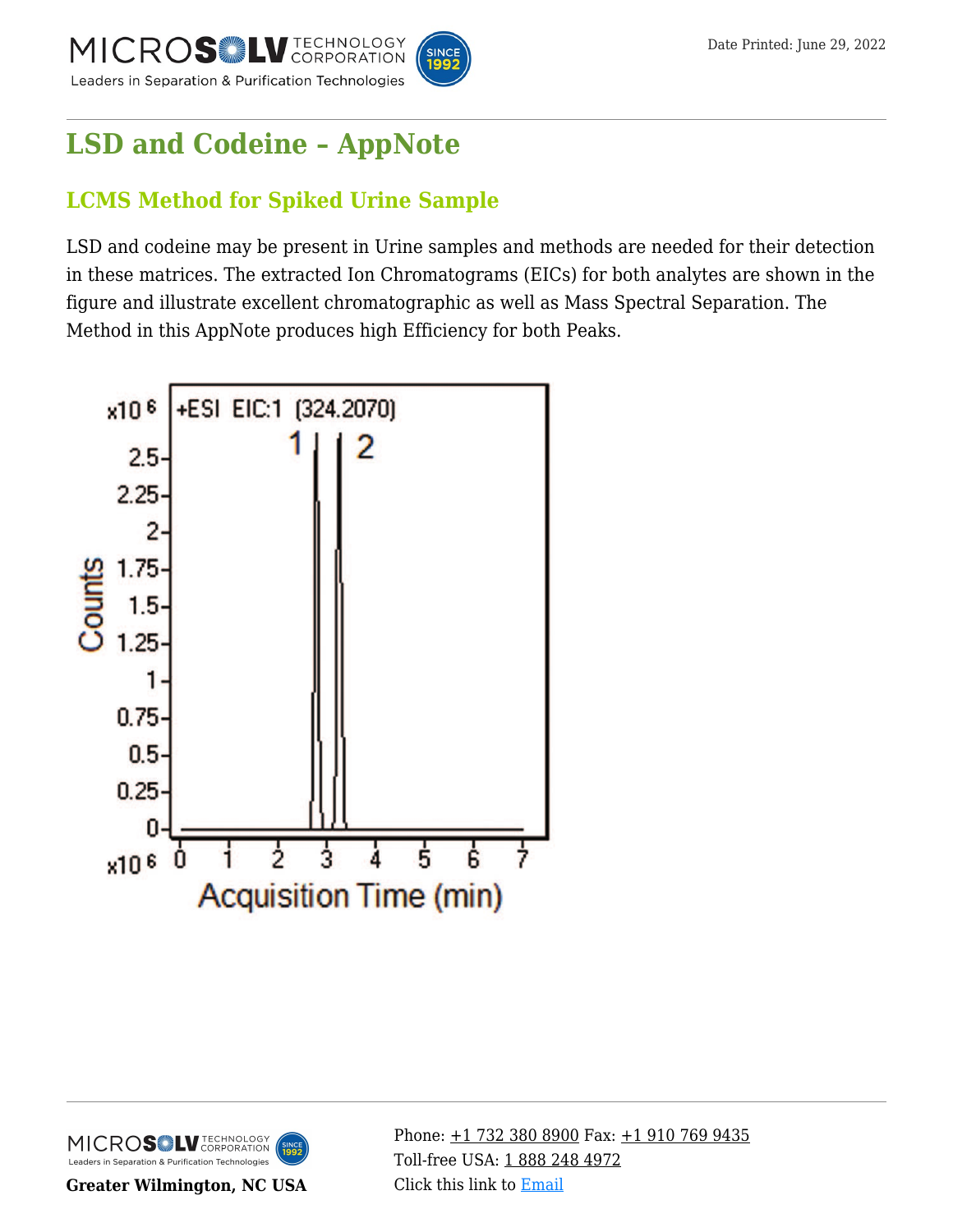





#### **Peaks:**

1. LSD 324.207 m/z [M + H]+

2. Codeine 300.1594 m/z [M + H]+

## **Method Conditions**

**Column:** Cogent Diamond Hydride 2.o™, 2.2μm, 120Å

**Catalog No.:** [70200-05P-2](https://www.mtc-usa.com/product-details/id/4115855)

**Dimensions:** 2.1 x 50mm

#### **Mobile Phase:**

A: DI Water /  $0.1\%$  Formic Acid (v/v)

B: Acetone /  $0.1\%$  Formic Acid (v/v)

### **Gradient:**

| Time (Minutes) | %B |
|----------------|----|
|                | 85 |
| 3              | 30 |
| 5              | 30 |
|                | 85 |

**Flow rate:** 0.4 mL/minute **Detection:** ESI – POS – Agilent 6210 MSD TOF Mass Spectrometer **Injection vol.:** 1μL

**Sample Preparation:** Urine spiked with 5ppm LSD and Codeine standard solutions